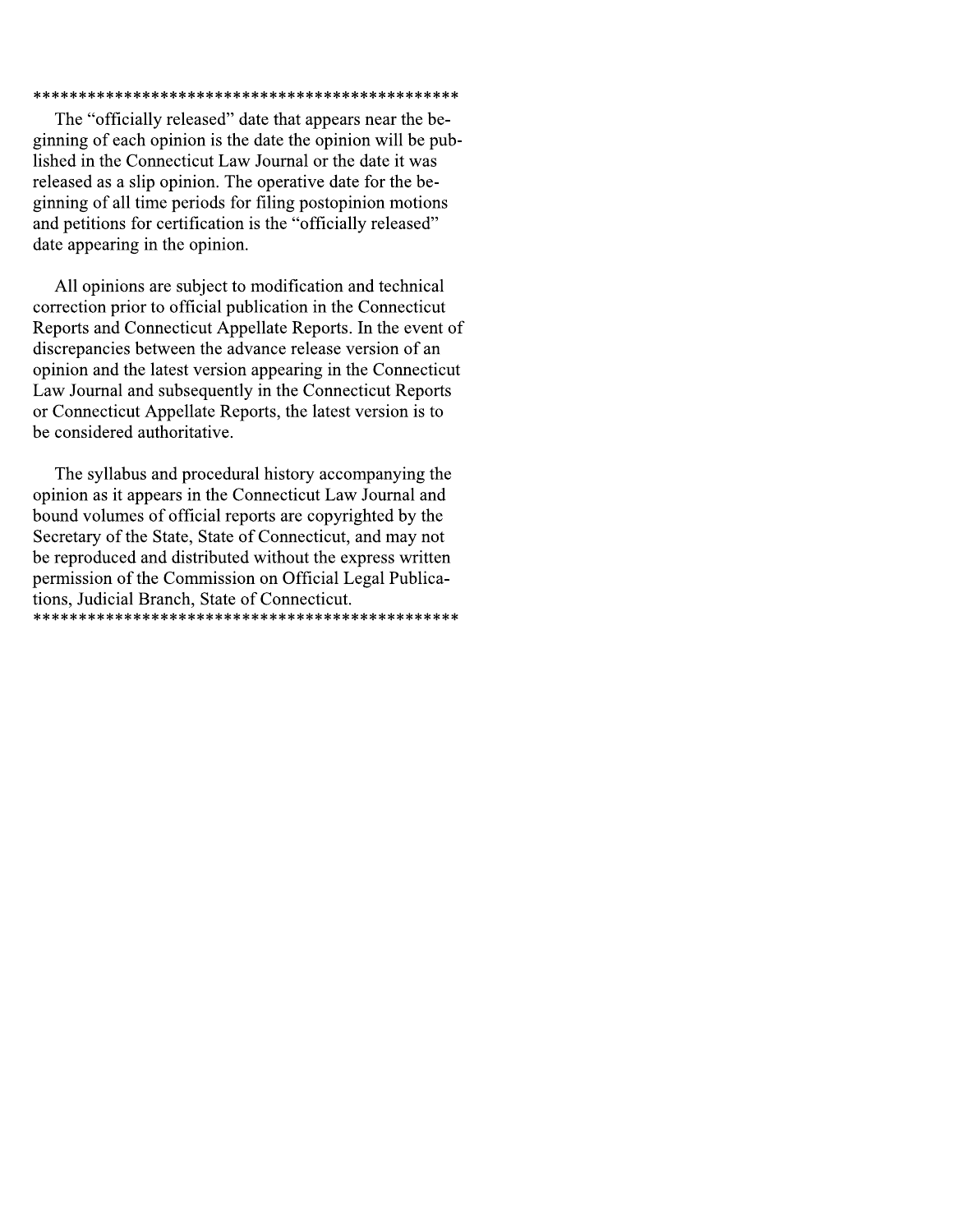# RICKY E. COSTA ET AL. *v.* PLAINVILLE BOARD OF EDUCATION ET AL. (AC 39204)

DiPentima, C. J., and Prescott and Flynn, Js.

#### *Syllabus*

The plaintiffs, M and her son R, sought to recover damages for negligence from the defendants, the town of Plainville, its board of education, and the town's high school principal. R, who was a high school student, sustained injuries during a basketball game at a school sponsored picnic, which was held during regular school hours at a facility off campus. The plaintiffs alleged that at the time of R's injury, no school personnel were present at or supervising the basketball court where the injury occurred. The trial court granted the defendants' motion for summary judgment on all counts of the plaintiffs' amended complaint on the ground of governmental immunity, concluding that the alleged conduct of the defendants involved a discretionary duty pursuant to statute (§ 52- 557n [a] [2] [B]). The plaintiffs appealed to this court claiming that summary judgment was improper because issues of material fact existed as to whether the defendants were entitled to immunity because their alleged acts and omissions were ministerial in nature and as to whether the identifiable person-imminent harm exception to governmental immunity applied. *Held* that the trial court properly rendered summary judgment in favor of the defendants as there was no genuine issue of material fact that the defendants were entitled to governmental immunity: although the plaintiffs suggested that the defendants' duty to supervise students during school sanctioned events such as the picnic was ministerial, the general safety guidelines and school board policies on which the plaintiffs relied did not constitute a clear directive that negated the need forthe defendants to exercise judgment and discretion in providing adequate supervision; furthermore, the plaintiffs failed to demonstrate that R was an identifiable person for the purposes of the identifiable person-imminent harm exception to discretionary act immunity, as although schoolchildren who are on school property during school hours constitute a narrow, identifiable class of foreseeable victims, schoolchildren who voluntarily participate in nonmandatory school sponsored activities do not fall within that identifiable class, and here, R was neither required to attend the picnic nor to participate in the basketball game during which he was injured.

Argued May 18—officially released August 15, 2017

### *Procedural History*

Action to recover damages for personal injuries sustained by the named plaintiff as a result of the defendants' alleged negligence, brought to the Superior Court in the judicial district of New Britain, where the court, *Hon. Joseph M. Shortall*, judge trial referee, granted in part the defendants' motion to strike; thereafter, the complaint was withdrawn as to the defendant Jeffrey C. Kitching; subsequently, the court granted the motion for summary judgment filed by the named defendant et al. and rendered judgment thereon; thereafter, the court denied the plaintiffs' motion to reargue, and the plaintiffs appealed to this court. *Affirmed*.

*Harold J. Geragosian*, for the appellants (plaintiffs).

*Beatrice S. Jordan*, for the appellees (named defendant et al.).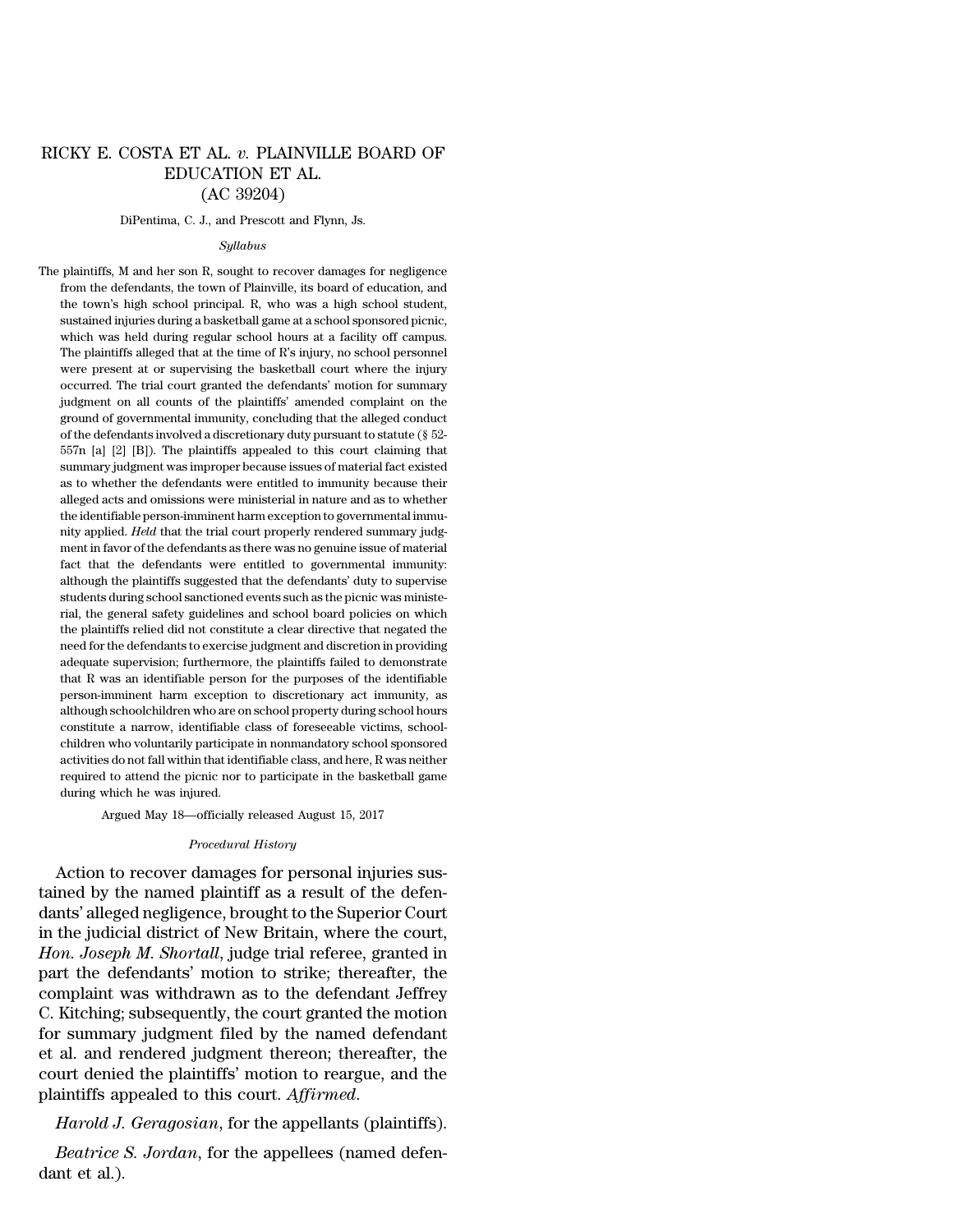### *Opinion*

PRESCOTT, J. The plaintiffs, Ricky E. Costa, who suffered serious injury to his right eye during a pickup basketball game at a Plainville High School senior class picnic, and his mother, Maria Costa, appeal from the summary judgment rendered on all counts in favor of the defendants, the town of Plainville (town), the town's Board of Education (board), and Steven LePage, Plainville High School's principal.<sup>1</sup> The plaintiffs claim that the court improperly rendered summary judgment on the basis of governmental immunity. The plaintiffs contend that the evidence presented raised a genuine issue of material fact regarding whether discretionary act immunity applied and whether Ricky Costa was an identifiable person for purposes of the identifiable person-imminent harm exception to governmental immunity. We disagree and, accordingly, affirm the judgment of the trial court.

The following undisputed material facts, as set forth by the trial court or gleaned from the summary judgment record, and procedural history are relevant to our resolution of the plaintiffs' claims. Plainville High School conducted its annual senior class picnic on June 17, 2011. The picnic occurred during regular school hours, but was held off campus at a YMCA campground facility in Burlington that includes a softball field, basketball court, and swimming pool. Students were not obligated to go to the picnic, but Ricky Costa voluntarily attended it and elected to participate in a pick-up basketball game in which he was injured. His injury occurred when another player poked him in the eye while they were attempting to get the ball.

LePage generally supervised the picnic along with several teachers and a school nurse, none of whom, however, was stationed near or monitoring the basketball court. Accordingly, no school personnel were present at or supervising the basketball court at the time the injury occurred. Prior to Ricky Costa's injury, no one had been injured at the picnic nor had any issue arisen regarding student behavior. Moreover, no behavioral issues or basketball related injuries had occurred at senior class picnics in prior years.

At the time of the picnic, the school board had in place a supervision policy that provided, inter alia, that school sponsored activities ''must be well-planned and organized and must provide for the adequate supervision and welfare of participating students at all times.'' Guidelines for School Sponsored Activities and Organizations, Policy No. 6145.5 (2005).

The plaintiffs commenced the underlying action on June 13, 2013. The operative amended complaint was filed on July 14, 2015, and contained five counts. Counts one through three sounded in negligence and were brought by Ricky Costa against the board, the town,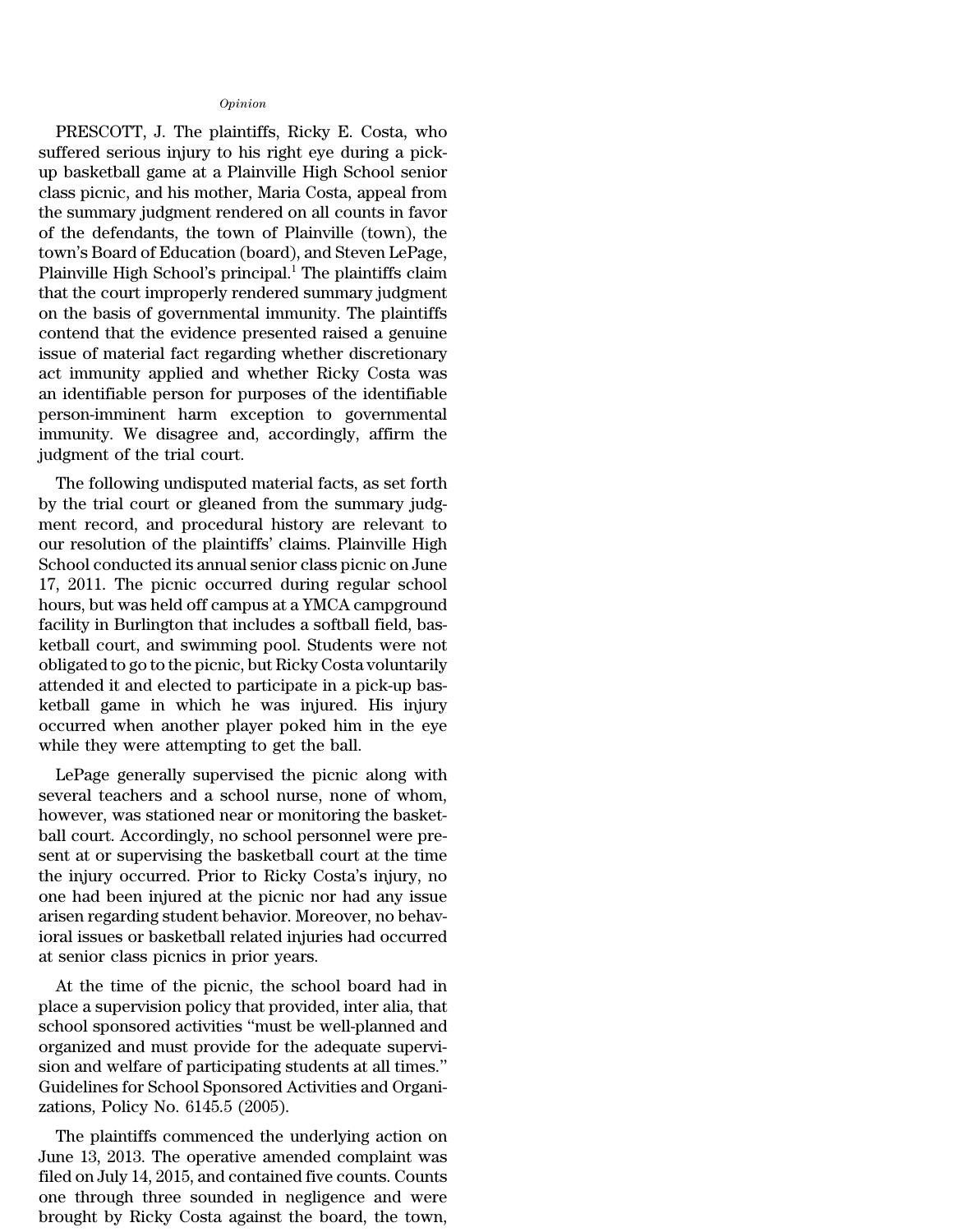and LePage. Count four asserts a claim for damages against the board premised upon LePage's right to indemnification pursuant to General Statutes § 10-235.<sup>2</sup> Count five was brought by Maria Costa against the board and was derivative of the negligence claims of her son. She sought reimbursement for expenditures she made related to her son's medical care. The defendants filed an answer and special defenses, including that all counts were barred by governmental immunity.

The defendants later filed a motion for summary judgment, arguing that there was no genuine issue of material fact that Ricky Costa's negligence counts were barred by governmental immunity; that Maria Costa's claim against the defendants was derivative of her son's negligence counts and, thus, was barred; and that the indemnification count failed as a matter of law. The plaintiffs filed a memorandum in opposition to the motion for summary judgment claiming that Ricky Costa fell within the identifiable person-imminent harm exception to governmental immunity and that the defendants were not entitled to governmental immunity because they breached a ministerial rather than discretionary duty to supervise students in their care. The motion was heard by the court, *Hon. Joseph M. Shortall*, judge trial referee, who subsequently issued a memorandum of decision on March 23, 2016, granting summary judgment on all counts in favor of the defendants. The court concluded as a matter of law that the alleged conduct of the defendants involved a discretionary duty for which they were entitled to governmental immunity and that Ricky Costa's voluntary participation in the picnic denied him status as an ''identifiable person'' for purposes of the identifiable person-imminent harm exception. This appeal followed.

''The standards governing our review of a trial court's decision to grant a motion for summary judgment are well established. Practice Book [§ 17-49] provides that summary judgment shall be rendered forthwith if the pleadings, affidavits and any other proof submitted show that there is no genuine issue as to any material fact and that the moving party is entitled to judgment as a matter of law. . . . In deciding a motion for summary judgment, the trial court must view the evidence in the light most favorable to the nonmoving party. . . . The party seeking summary judgment has the burden of showing the absence of any genuine issue [of] material facts which, under applicable principles of substantive law, entitle him to a judgment as a matter of law . . . and the party opposing such a motion must provide an evidentiary foundation to demonstrate the existence of a genuine issue of material fact. . . . A material fact . . . [is] a fact which will make a difference in the result of the case.''(Internal quotation marks omitted.) *Lamar* v. *Brevetti*, 173 Conn. App. 284, 288–89, A.3d (2017).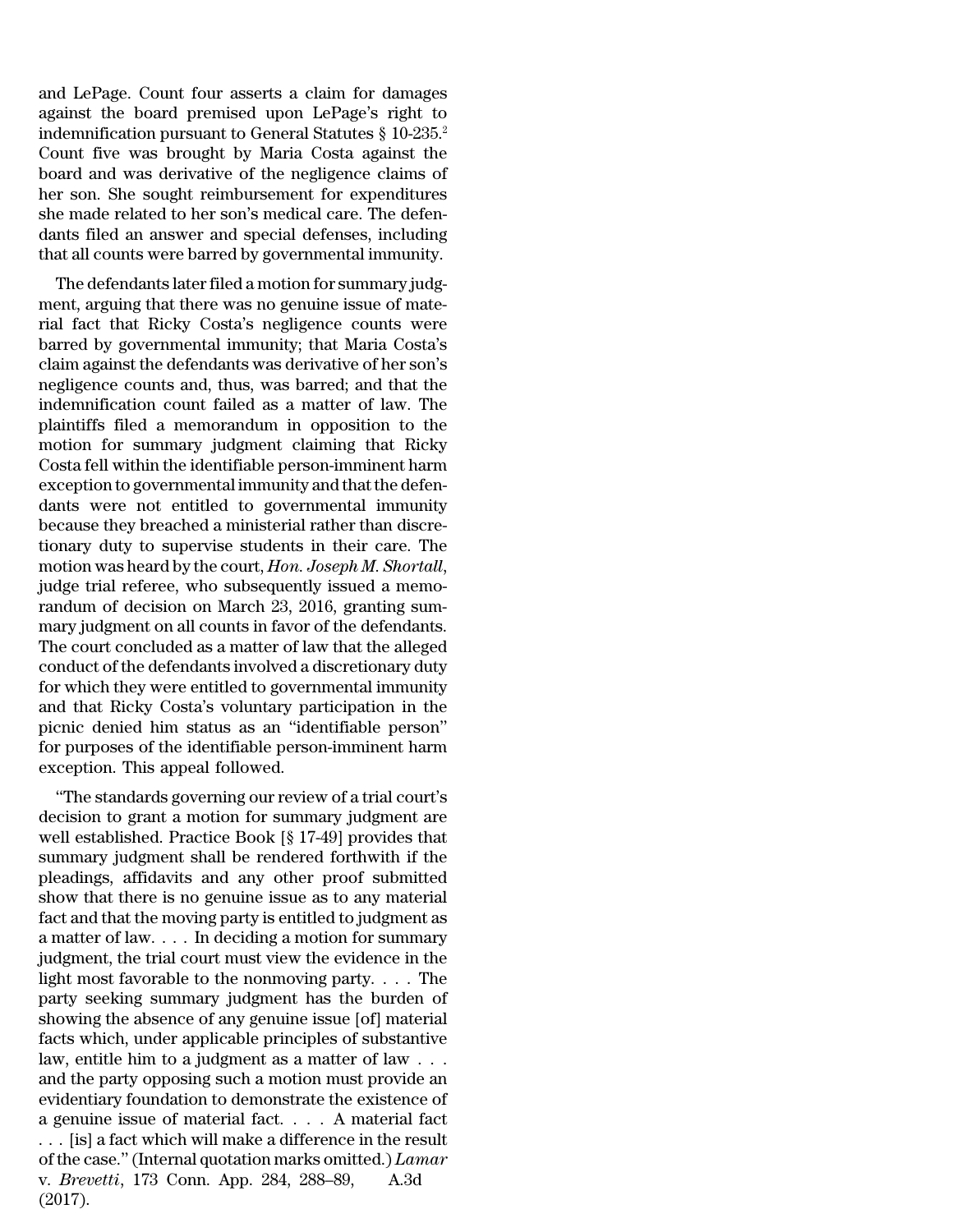Having thoroughly reviewed the summary judgment record, the briefs of the parties, and the applicable law, we conclude that the court properly rendered summary judgment in favor of the defendants with respect to the entirety of the complaint.

First, the court properly determined that the defendants' alleged negligent acts or omissions were discretionary in nature and not ministerial acts.<sup>3</sup> General Statutes § 52-557n, which generally abrogated commonlaw governmental immunity, ''distinguishes between discretionary acts and those that are ministerial in nature, with liability generally attaching to a municipality [orits agents] only for negligently performed ministerial acts, not for negligently performed discretionary acts.'' *DiMiceli* v. *Cheshire*, 162 Conn. App. 216, 224, 131 A.3d 771 (2016). Moreover, ''[t]here is a difference between laws that impose general duties on officials and those that mandate a particular response to specific conditions.'' *Bonington* v. *Westport*, 297 Conn. 297, 308, 999 A.2d 700 (2010). Although the plaintiffs suggest that the defendants' duty to supervise students during school sanctioned events such as the senior picnic was ministerial rather than discretionary in nature, the plaintiffs rely upon general safety guidelines and school board policies that, while requiring adequate supervision of students, fail to prescribe the precise nature or scope of such supervision or the manner in which it should be carried out. In other words, the plaintiffs have cited no clear directive that negated the need for the defendants to exercise judgment and discretion in providing adequate supervision. See *Violano* v. *Fernandez*, 280 Conn. 310, 323, 907 A.2d 1188 (2006).

Second, the plaintiffs failed to demonstrate that there was a genuine issue of material fact as to whether the identifiable person-imminent harm exception to discretionary act immunity applied under the facts of the present case. Specifically, the plaintiffs failed to demonstrate that a genuine issue of material fact existed as to whether Ricky Costa was an ''identifiable person'' for purposes of the exception. The identifiable-person imminent harm exception ''applies [if] the circumstances make it apparent to the public officer that his or herfailure to act would be likely to subject an identifiable person to imminent harm . . . . This exception has three elements: (1) an imminent harm; (2) an identifiable victim; and (3) a public official to whom it is apparent that his or her conduct is likely to subject that victim to that harm. . . . This exception is applicable only in the clearest cases.'' (Citations omitted; internal quotation marks omitted.) *Jahn* v. *Board of Education*, 152 Conn. App. 652, 661–62, 99 A.3d 1230 (2014).

''In *Burns* [v. *Board of Education*, 228 Conn. 640, 649–50, 638 A.2d 1 (1994)], the court recognized schoolchildren who are on school property during school hours as one identifiable class of foreseeable victims.